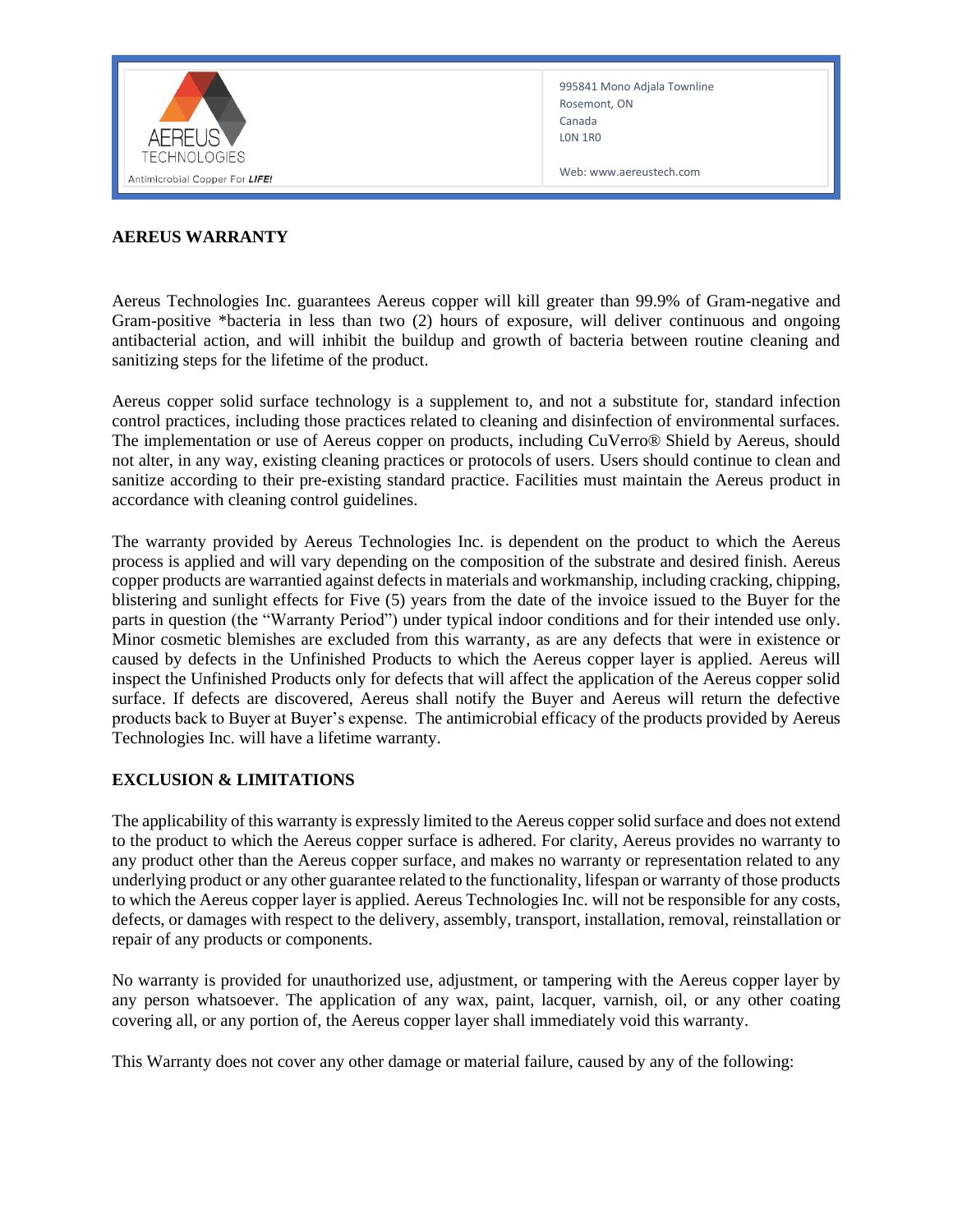- a) Occurrences beyond the control of Aereus Technologies Inc, such as the use of chemicals, solutions or treatments during the process of cleaning, such as Peracetic acid. Cleaning of CuVerro Shield solid surface products must follow the proprietary instructions of the cleaning products and with reference to the manufacturers' instructions;
- b) Storage or installation of the product in an environment that includes high humidity, sand, dirt, salt spray or grease, contact with windblown objects, contact with animals or animal waste, unreasonable use, improper or faulty installation, failure to provide reasonable maintenance, fire, food, re-installation, chemical pollutants, normal weathering, fading, discoloration, change in appearance or non-uniform appearance over time in outdoor installations;
- c) have been subjected to abuse, misuse, neglect, negligence, accident, improper testing, improper installation, improper storage, improper handling, abnormal physical stress, abnormal environmental conditions or use contrary to any instructions issued by Aereus;
- d) has been reconstructed, repaired or altered by Persons other than Aereus or its authorized Representative;
- e) Failure to follow any and all maintenance instructions as provided by Aereus Technologies Inc.

**Customer's Exclusive Warranty** - This Warranty is the sole Warranty provided by Aereus Technologies Inc. and no other warranties or conditions, statutory or otherwise, shall be offered or implied. No representative, agent, employee or any other person, has authority to assume or incur on behalf of Aereus Technologies Inc. any obligation, liability or responsibility in place of or in addition to this warranty, or modify or extend this warranty in any manner.

This warranty shall be governed by and construed and interpreted in accordance with the laws of the Province of Ontario without regard to its conflict of laws rules.

This Warranty is subject to the disclaimers, inspection, exceptions, certification, terms and conditions contained herein. Any Notice of claim under this warranty shall be sent to Aereus Technologies Inc. in writing together with proof of purchase, photographs of the products and current site conditions, and shall specify the nature of the defect with when it was first observed. The purchaser shall be responsible for all costs associated with removal, disassembly and delivery of the product to Aereus Technologies Inc, and for freight, assembly, and installation of the product after Aereus has replaced the product. Aereus may request to have all or some portion of the parts forming the valid warranty claim, returned to Aereus at its expense for testing in an effort to determine cause of failure and develop potential improvements. Buyer shall use commercially reasonable efforts to obtain warrantied parts and return them to Aereus, if so requested.

**Process for Warranty Claims and Customer's Exclusive Remedy for Defective Products** – The procedure for making a warranty claim by the customer shall be as follows:

- a) Customer must notify Aereus, in writing, of any alleged claim or defect within thirty (30) days from the date the customer discovers the claim or defect, but in any case, prior to the expiry of the Warranty Period (as defined above);
- b) Buyer shall organize shipment of the allegedly defective products to which the Aereus copper layer was applied, for inspection and testing by Aereus, or, if the Unfinished Products are of nominal value and are not returned, Buyer shall provide adequate proof to Aereus that there is a valid warranty claim, as herein described, by some other means, which may include providing pictures of the Finished Products for which a warranty claim is being made ;